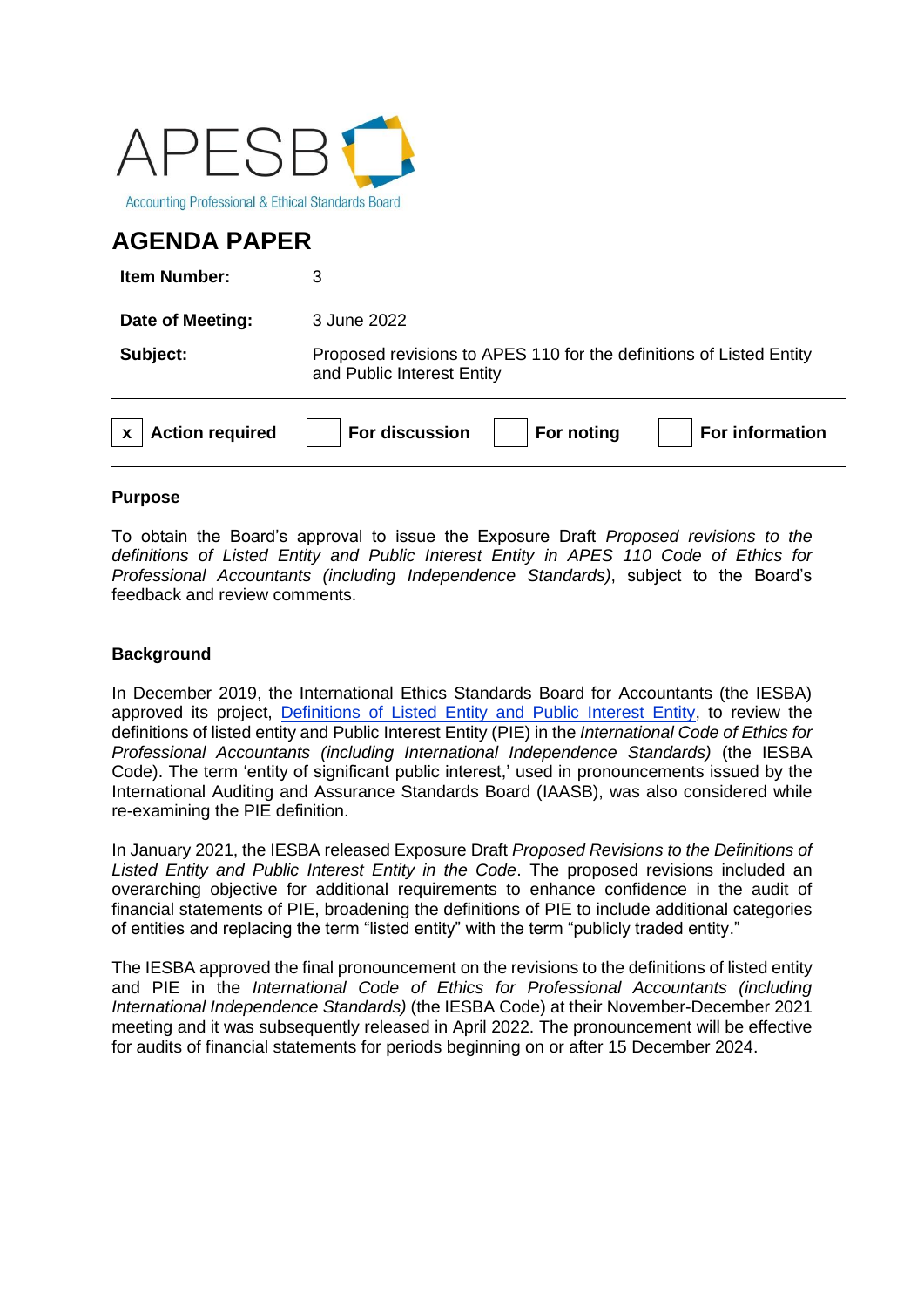### **Matters for Consideration**

To maintain alignment with the IESBA Code, Technical Staff are proposing to issue for exposure the revisions to the definitions of Listed Entity and Public Interest Entity of APES 110 *Code of Ethics for Professional Accountants (including Independence Standards)* (the Code).

### Proposed revisions to the Code

The proposed key amendments in the exposure draft are summarised below:

- An overarching objective that explains why there are differential requirements for independence applicable to the audits of financial statements of PIEs;
- Updating guidance on factors for a member in public practice to consider in evaluating and determining whether additional entities should be treated as PIEs.
- A revised definition of Public Interest Entity specifically includes entities that take deposits or insurance from the public and update the term 'listed entity' to 'publicly traded entity.'
- Replacing the term "listed entity" with the new term "publicly traded entity." A publicly traded entity is one of the mandatory categories of entities included in the revised PIE definition. The new term aims to eliminate any confusion created by the term 'recognised stock exchange' in the extant definition of a listed entity.
- A new requirement for firms to publicly disclose, in a manner deemed appropriate, when it has applied the independence requirements for PIEs. Firms will need to take into account the timing and accessibility of the information to stakeholders. (Paragraph R400.20-R400.21).
- Remove the reference to Section 122 of the *Insurance Act 1973* in paragraph AUST 400.18 A3 at the request of APRA and to align with how other Acts are referenced in this paragraph.
- Amending the references to the applicable regulatory requirements in APRA prudential standards to refer specifically to the independence requirements.

#### Extant Australian requirements

In preparing the exposure draft, Technical Staff have considered the extant APESB's provisions in determining PIEs, which are higher than the extant IESBA Code and the issued final pronouncement.

Since 1 January 2013, in Australia, the Code has mandated that firms must determine whether additional entities are PIEs (extant para AUST R400.8.1). This determination is based on whether there is a large number or wide range of stakeholders considering three key factors:

- Nature of business
- Size
- Number of employees.

The newly approved IESBA revisions does not mandate this determination but continue with the extant IESBA position of encouraging firms to make the determination based on an expanded list of factors.